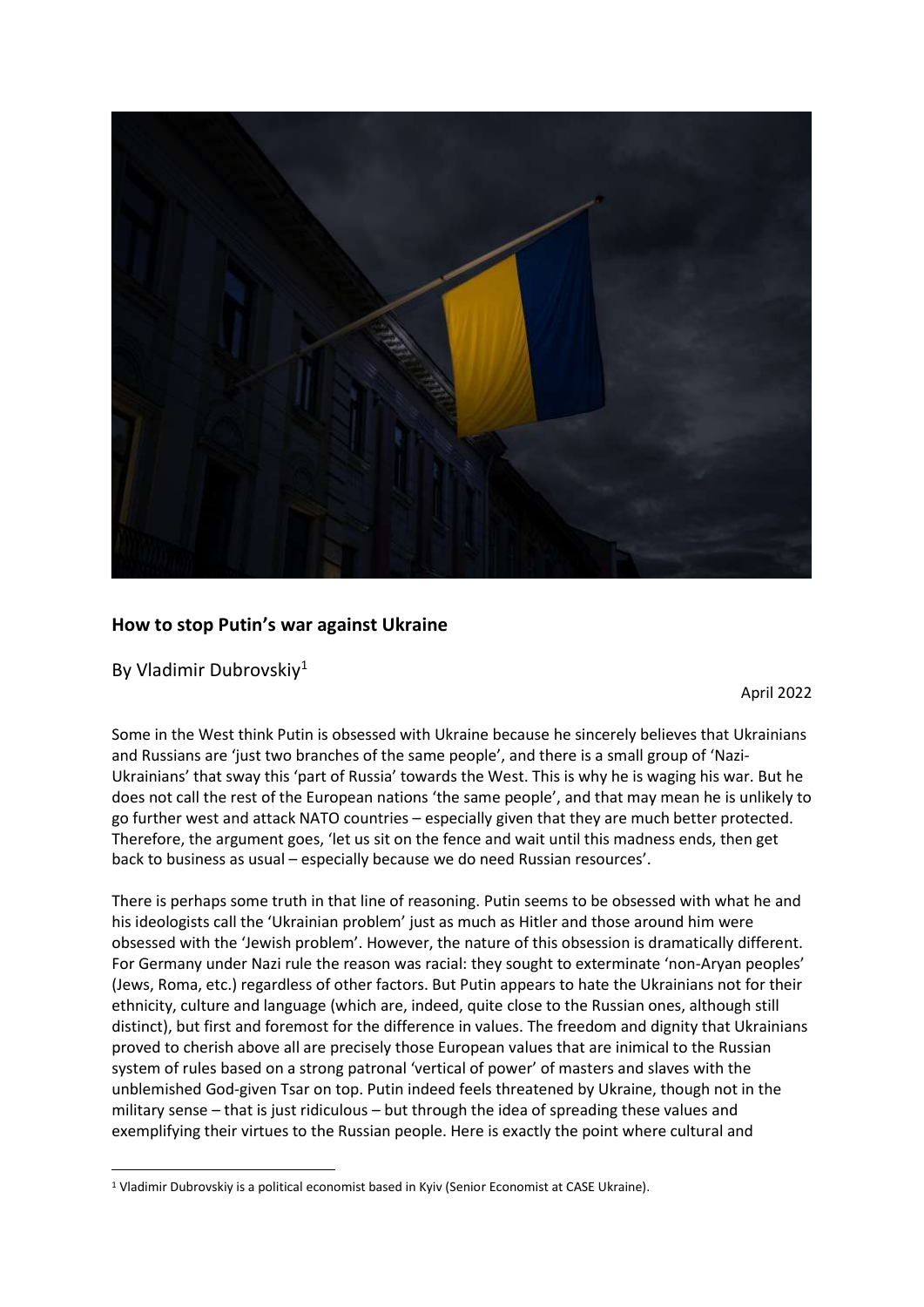language proximity along with strong kinship ties between two peoples becomes critical, because, as Putin fears, 'the same people' can easily 'infect' his own subjugates with such 'contaminating' values (in fact, that may or may not be true).

But, as we have already learned the hard way, treating Putin (and a 'collective Putin' – the wider line-up of Russia's political class) as a rational actor is a grave mistake. Rather he (they) are driven by resentment mixed with inherent hatred to the values that run counter to their own. From this viewpoint, his (their) main enemy is the West that 'defeated' the USSR in the Cold War and imposed (as Putin presents it) its 'unnatural' values on the Ukrainian and Russian people. The Russians, in his opinion, have mostly withstood this pressure (except for some 'traitors to the nation'), and after some 'wrong-turns' in the 1990s managed to revive 'spiritual bonds' and started 'rising up from their knees'. However, 'the Ukrainian branch of the Russian people' in Putin's view emerged as 'turncoats' who had succumbed to the West's soft power and betrayed their 'common past'. They rejected pro-Russian Yanukovich in 2014 and instead turned towards Europe. Of course, the 'traitors' are hated even more than the main enemy (the West), but the latter nevertheless remain the ultimate target.

Still, this is not the whole story, because in the Russian paradigm the people have no voice, they are considered 'objects' not subjects, to be fully subdued and manipulated by the elites. Therefore, as Putin sees it, it is not the Ukrainian (= same as Russian) people that betrayed the 'russkiy mir' (Russian world), but some malicious elites, swayed or installed by the West, that turned the herd against the 'common past'. Hence the crazy idea of 'liberation' from some mythical 'Nazi' rule. But from this perspective it becomes obvious that the real enemy that Putin is fighting in Ukraine is not the Ukrainians themselves, but the West and basic Western values and freedoms. Unlike Hitler, for which any 'non-Aryan' person was an enemy regardless of anything else, for Putin the compliant Ukrainians are allies, and only the pro-Western ones are enemies – just as the pro-Western Russians.

This approach, unlike a Ukraine-centric one, explains more facts, including the most important one – Putin's ultimatum to NATO that he put forward in December 2021. Obviously, he sees his 'historical mission' in getting revenge for the 'greatest geopolitical disaster of the 20th century' in defeating the West through nuclear blackmail. In doing this, he uses war against Ukraine as a 'signalling game' with the aim of proving the credibility of his threats – and not for the first time. Such 'games' have a prominent role in the Russian modus operandi.

This is because, as Henry Hale explained, the whole (largely informal) 'vertical of power' is based on self-fulfilling expectations: the hierarchy members keep loyalty to the supreme patron as long as they believe that obedience will be rewarded (and disloyalty – punished) by the patron's discretional orders.<sup>2</sup> The latter is, in turn, being fulfilled by other members also because they believe that otherwise the patron will inevitably punish them for non-obedience.

Two important implications that follow from this are:

1. A patron has power as long as he is perceived eternal, all-seeing and all-mighty. If only the members realise that the game is finite, they start defecting. Their end-game strategy is to take-and-run, just as in a bank run – first come, first serve. Thus, a 'vertical' avalanche-like destruction happens not at the point where all of resources are exhausted, but much earlier, when a critical mass of elites realises that the game will be over soon.

**<sup>.</sup>** <sup>2</sup> Henry E. Hale, Patronal Politics: Eurasian Regime Dynamics in Comparative Perspective, Cambridge University Press, November 2014[, https://www.cambridge.org/core/books/patronal-politics/4C1B4D49A7F17739E75A5AB7B66E2115](https://www.cambridge.org/core/books/patronal-politics/4C1B4D49A7F17739E75A5AB7B66E2115)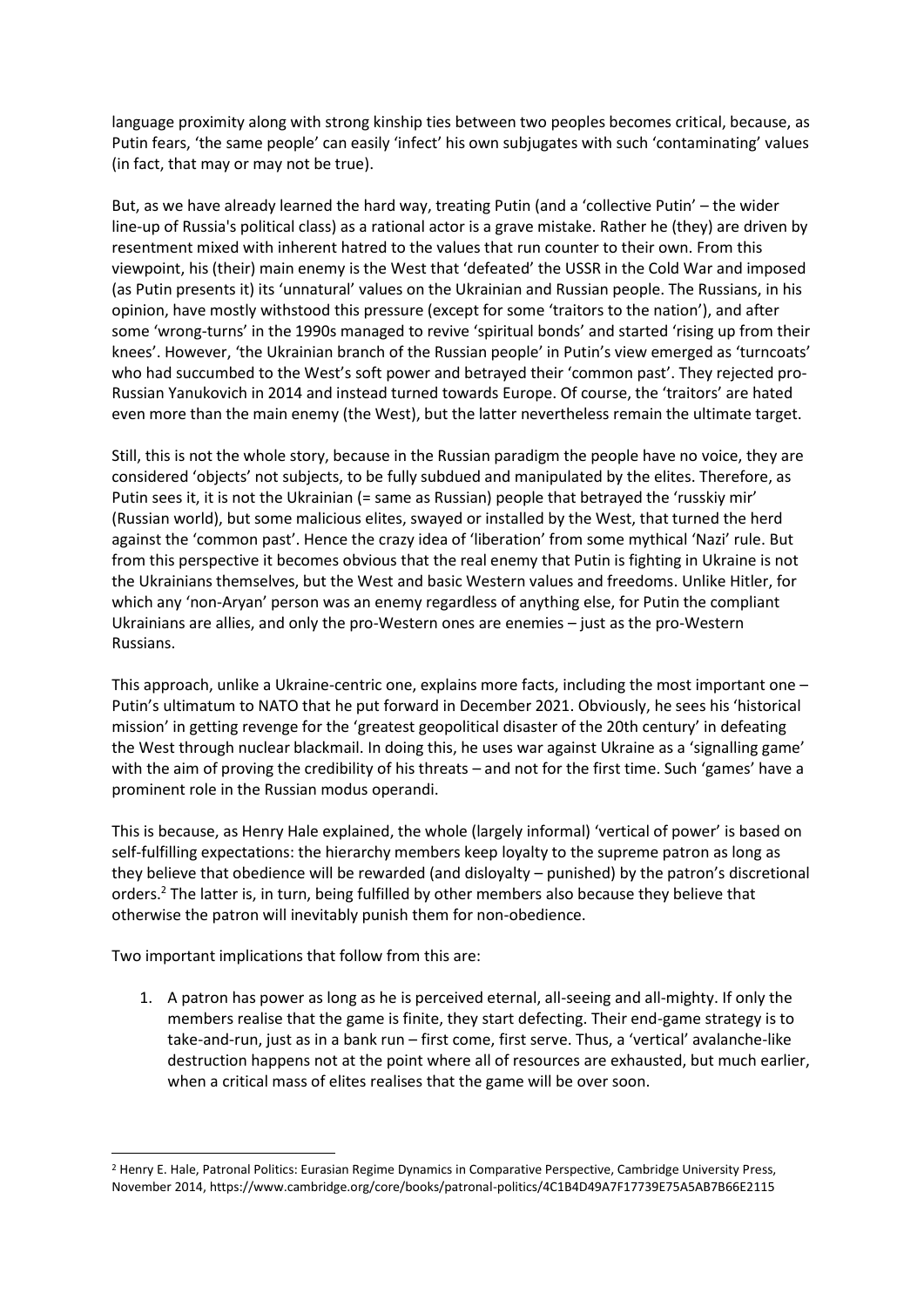2. Having that in mind, a patron should, all of the time, credibly signal his might and resolve to his subjugates. Once he stops or fails to demonstrate this, the hierarchy crashes.

Add to this that Russian/Soviet culture is based on zero-sum thinking that treats a compromise as an indication of weakness.

Both these implications matter a lot for the case in point about Ukraine. Let us start with the second one. Firstly, the attack on Ukraine is a 'signalling game' in the context of Russia's confrontation with the West aimed at demonstrating Russia's resolve, hence credibility of its threats. But that also means…

..Secondly, Putin cannot afford losing this game. He will go as far as he can, including, possibly, mass mobilisation through conscription, and even using chemical or possibly nuclear weapons, not to mention indiscriminate bombing and shelling of civilian areas that (as we see) he is already engaged in. He will not rest for any compromise other than capitulation of Ukraine. Zelensky, on the other hand, is not going to surrender, nor will Ukrainian society allow him to do so. Which makes for a deadlock of antagonistic interests, and only one will survive in the long run.

Thirdly, even if Putin finally defeats Ukraine, this will not make the West more compliant in fulfilling the ultimatum, and he is likely to double-down on his bets instead of looking for a compromise. Thus, the next attack could well be against NATO itself. Before 24th February many analysts and commentators (including this author) considered that Putin was bluffing and was likely to resort to some 'plan B' if the West did not succumb to his demands. That thinking was flawed. By attacking Ukraine he has already burned all of his bridges, and become the World's Villain #1. Putin has not much to lose since then in terms of the price for his aggressive behaviour. At the same time, stopping at any point short of outright victory would signal his weakness – and this is what he cannot afford, and would do everything to avoid.

The usual counter-argument to the last statement is that direct collusion with NATO would mean mutually assured destruction (MAD) – this is the factor that restrained the leaders from all-out nuclear war within the whole post-WWII period. However, here the 'mutually assured' is also based on the credibility of threats. Putin likely thinks that the West's threat is not credible anymore. In fact, the threat of fully-fledged nuclear attack in response to a limited one (not to mention extensive use of conventional weapons) is hardly credible, because once destruction is wrought, further escalation would bring only more destruction to all sides. This is why for MAD to be effective requires constant demonstrations of resolve and even aggression – also as a sort of 'signalling game'. However, now there are the mixed signals that the Biden administration, while showing important support for Ukraine, has demonstrated also a certain reluctance to confront its enemies by all means available (in the same way as the Obama administration did in 2014). Niall Ferguson writes on this explicitly, about what the very modest response to the annexation of Crimea and intervention in the Donbas in 2014, coupled later with a panic withdrawal from Afghanistan in 2021, actually signals about severe lack of resolve.<sup>3</sup> No surprise at all that Putin sees this as a unique window of opportunity for his expansionist plans.

Hence, the unpleasant conclusion is that there is hardly any other way to escape a Devil's choice between surrender to Putin's ultimatum (certainly not the last one he will try to issue) and an all-out nuclear standoff where, at minimum, Putin needs to be removed. Still this might appear insufficient, because he is not a lone maniac with a 'red button' – the whole 'collective Putin', as far as can

**.** 

<sup>&</sup>lt;sup>3</sup> Niall Ferguson, The Fates of Ukraine and Putin Turn on 7 Forces of History, Bloomberg, March 2022, [https://www.bloomberg.com/opinion/articles/2022-03-09/niall-ferguson-ukraine-invasion-struggles-could-be-the-end-for](https://www.bloomberg.com/opinion/articles/2022-03-09/niall-ferguson-ukraine-invasion-struggles-could-be-the-end-for-putin)[putin](https://www.bloomberg.com/opinion/articles/2022-03-09/niall-ferguson-ukraine-invasion-struggles-could-be-the-end-for-putin)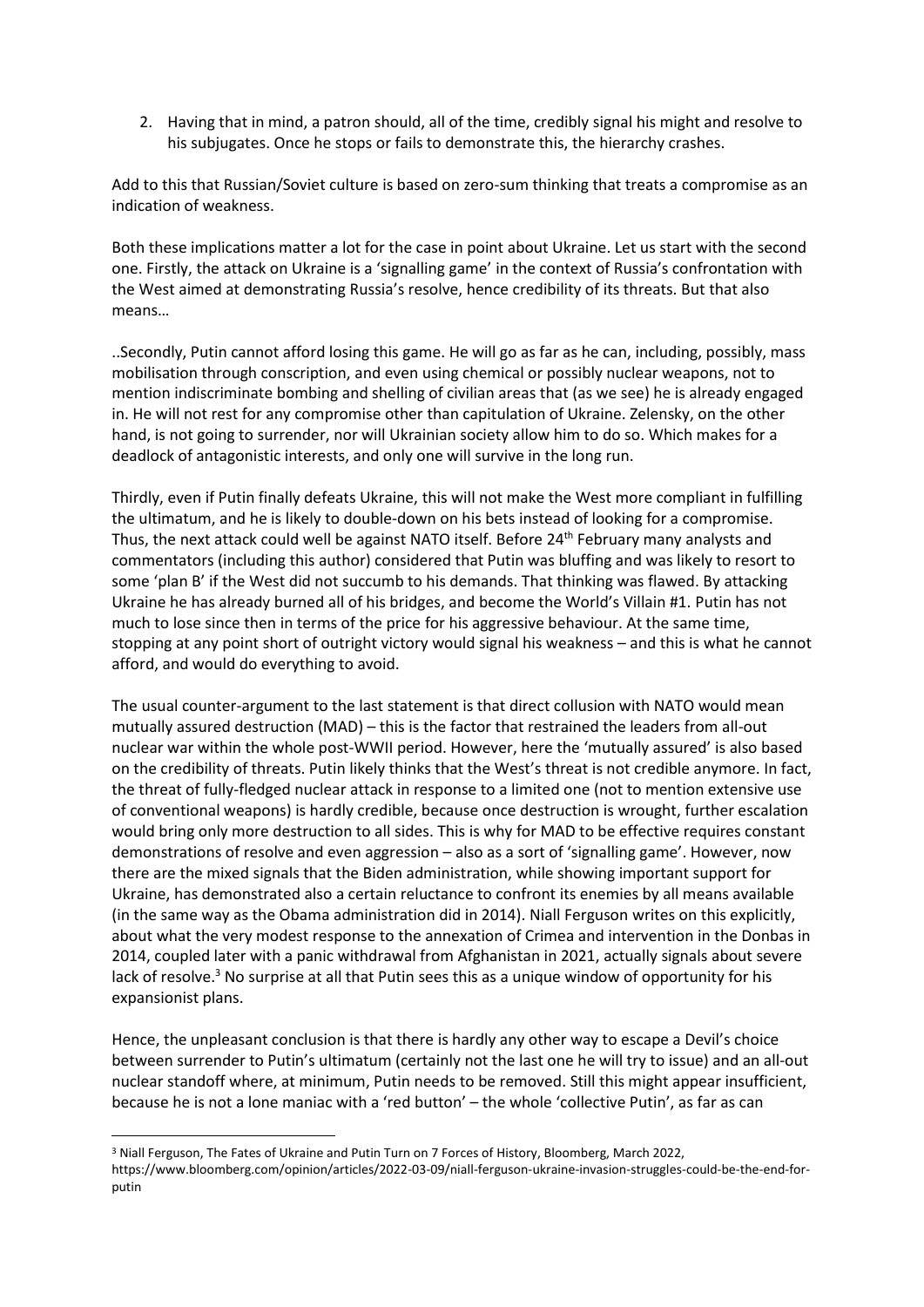judged, lines up behind confrontation with the West and the war in Ukraine. Moreover, this is not a war of a single man or even some elites; an apparent majority of the Russian population seems to support him in this confrontation. Thus, he is likely to be replaced by some, not much less (if not even more), dangerous person (a 'Putin 2.0').

In the same vein, no compromise peace settlement the Ukrainian people can accept is likely to be able to bring about a prolonged peace. As mentioned above, any compromise in the Russian zerosum culture is considered as an unacceptable concession, near to defeat. At the same time, the Russians en masse feel offended and humiliated by the sanctions and by the way the world now treats them. They consider an aggressive war as the normal behaviour of a superpower – 'just like the US did in Yugoslavia and Iraq', they say. And they lack (or simply reject) the information about war crimes their army commits in Ukraine. So, for them, such treatment is 'unfair'. And, consequently, in case of a compromise peace deal, their sense of resentment will rise even more.

Only a meltdown of Russia that will drive its inhabitants through the kind of real catharsis that the Germans and Japanese had to undergo after WWII can solve the problem once and for all. The actual alternative is a nuclear war, which would bring far more atrocities even for the Russian people.

Many experts used to say that sanctions would put pressure on the Russian economy, and bring about domestic change through that pressure. Unfortunately, that is much too optimistic. First of all, the sanctions are not hermetic as long as China, India, and a number of other countries, often endowed with the necessary technologies or natural resources, not only lack appetite to join the sanctions, but are going to benefit from them. Furthermore, the Russian economy is sufficiently strong and large enough, despite its flaws and weaknesses. It is in far better shape than the Soviet one in 1980s, although much more globalised. Even partial reversal of this globalisation is not going to bring hunger and real misery.

Last but not least, for the ideologically indoctrinated Russian people, the pride of their imperial revival can more than compensate for some non-critical material losses, especially if it is easily explained as the 'enemies' plot against (our) greatness'. Not to mention that most people in Russia used to see the authorities' power as 'God given', hate the rebels and love a 'strong hand'; and the minority that constitute a civil society of conscious citizens is small, dispersed, and largely constrained to live in exile. It is another matter that views may not always be so divorced from some of the attitudes one finds in some circles back in Russia. Thus, the regime is resilient enough and can withstand severe sanctions for decades, just as Iran, Cuba, Venezuela, and North Korea do. It may fail to develop and produce the modern weapons, but still keep the nuclear missiles, which is enough to blackmail the West.

Still, the most vulnerable part of the Russian political-economic and institutional system is its backbone, the above-described 'vertical of power' – the only way in which the Russian Empire in all of its reincarnations (unlike in the democracies) can exist and remain more or less effective and stable. Thus, the softest, safest, least risky and most effective way to achieve the regime's meltdown from afar is avalanche-like destruction of the 'vertical of power'.

The same analysis as outlined above suggests the way for achieving this: 'to make the game finite'. The Russian political class should realise that this time they have crossed a red line and the whole world is absolutely serious in its commitment to put an end to the strivings of empire. For example, by undermining its economic base, depriving it from access to modern technologies at all levels, and, at the same time, putting an unbearable burden of the new arms race on it, just as it was with the USSR in 1980s. They should realise that not only Putin is mortal, but the whole system they